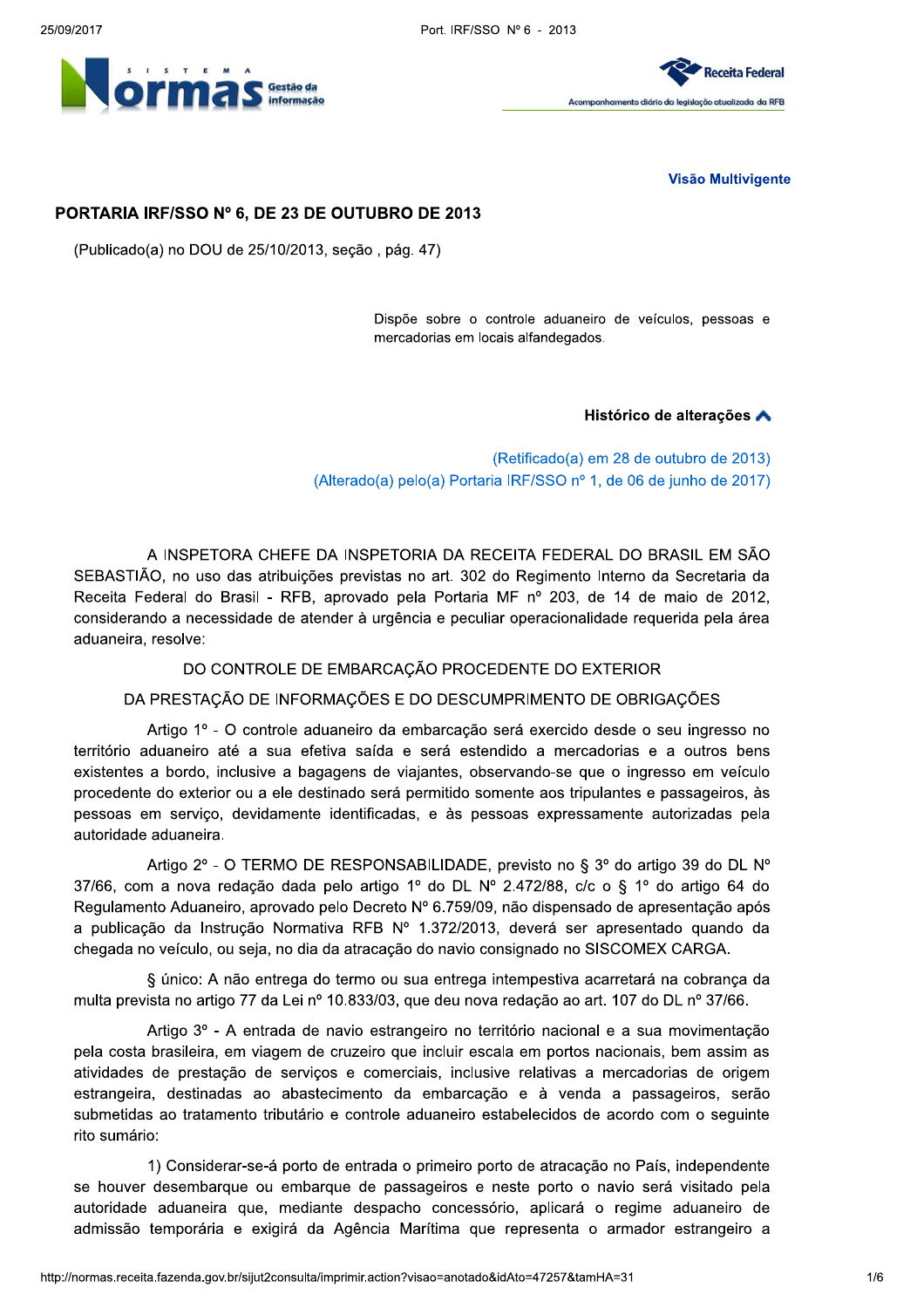apresentação da relação das mercadorias estrangeiras existentes a bordo e destinadas à venda = estoque inicial, impressa e assinada acompanhada do respectivo arquivo eletrônico;

2) Após, a conferência e informação fiscal com todos os dados do cruzeiro, o arquivo eletrônico "inventário inicial/informação fiscal" será encaminhado para o porto de saída, que será o último porto de parada do navio no País, independente do embarque ou desembarque de passageiros;

3) No caso de ressuprimento do navio, no decorrer do tempo de permanência no País, a autoridade aduaneira deverá exigir NOTA FISCAL para as mercadorias de origem nacional e DECLARAÇÃO DE TRÂNSITO DE TRANSFERÊNCIA (DTT) para as mercadorias de origem estrangeira, sendo que o ressuprimento deve ser informado ao porto de saída;

4) A unidade aduaneira do porto de saída consolidará todas as planilhas digitais recebidas em um único arguivo (estogue final, relação das mercadorias vendidas quantidade, espécie, valores em moeda nacional], ressuprimentos) e, posteriormente, efetuará o batimento/ homologação com a única DSI de papel apresentada, acompanhada do DARF referente ao recolhimento dos tributos devidos no período.

§ único: O representante legal do armador poderá, em tempo hábil, formalizar solicitação de procedimento facilitado e diferenciado ao disposto na Instrução Normativa SRF nº 137, de 23 de novembro de 1998, desde que plenamente justificada, cabendo à autoridade aduaneira, na viabilização do atendimento, a adoção de controles e cautelas pertinentes.

Artigo 4º - O transportador deverá prestar à IRF/SSO, via SISTEMA MERCANTE / SISCARGA, informações sobre o veículo e as cargas nacional, estrangeira e de passagem nele transportadas, para cada ESCALA da embarcação em Porto Alfandegado, observando-se os prazos mínimos mencionados no artigo 22 da Instrução Normativa RFB nº 800, de 27 de dezembro de 2007 e as penalidades por informação após os prazos mencionadas no artigo 64 do Ato Declaratório Executivo Corep nº 3, de 28 de marco de 2008.

#### DOS PROCEDIMENTOS ADUANEIROS ESPECIAIS

Artigo 5º - O navio que vem ao Porto Organizado de São Sebastião e não opere em nenhum PIER, cuja atracação não vise operação de carga ou descarga e sim abastecimento, conserto e reparo (embarcação arribada), estará sujeito ao controle previsto no artigo 32 da IN RFB nº 800, de 27 de dezembro de 2007, observando-se que a solicitação de trânsito de pessoas e mercadorias na referida embarcação deverá ser efetuada no formulário mencionado no artigo 18 da presente portaria.

Artigo 6º - A habilitação da pessoa física responsável por pessoa jurídica importadora, exportadora ou internadora da Zona Franca de Manaus (ZFM), para a prática de atos no Sistema Integrado de Comércio Exterior (Siscomex), e o credenciamento dos respectivos representantes para a prática de atividades relacionadas com o despacho aduaneiro, perante a Secretaria da Receita Federal do Brasil (RFB), deverão ser formalizados com observância do disposto na Instrução Normativa RFB nº 1.288, de 31 de Agosto de 2012, e no Ato Declaratório Executivo Coana nº 33, de 28 de setembro de 2012.

Artigo 7º - O embarque, o desembarque e os despachos aduaneiros de exportação e de importação de petróleo e seus derivados, gás natural e seus derivados e biocombustíveis poderão ser realizados em conformidade com os procedimentos simplificados estabelecidos na Instrução Normativa RFB nº 1.381, 31.07.2013 e sua utilização depende de prévia habilitação pela Secretaria da Receita Federal do Brasil (RFB), observando-se que os embarques e desembarques das mercadorias serão autorizados, para a empresa habilitada, mediante a protocolização de requerimento apresentado com antecedência mínima de 2 (dois) dias úteis à data de embarque ou desembarque, acompanhado dos documentos previstos no artigo 6º da mencionada IN.

Artigo 8º - A descarga direta e o despacho aduaneiro de mercadoria importada a granel. em portos e pontos de fronteira alfandegados, serão processados de acordo com os procedimentos estabelecidos na Instrução Normativa RFB nº 1.282, de 16.07.2012, observando-se 04 (quatro) momentos importantes para o controle aduaneiro, a saber:

M1) Protocolo da comunicação, instruído com a anuência SECEX (LI), atestado de incapacidade de recepção/termo de fiel depositário e Declaração de Importação(DI), M2) Protocolo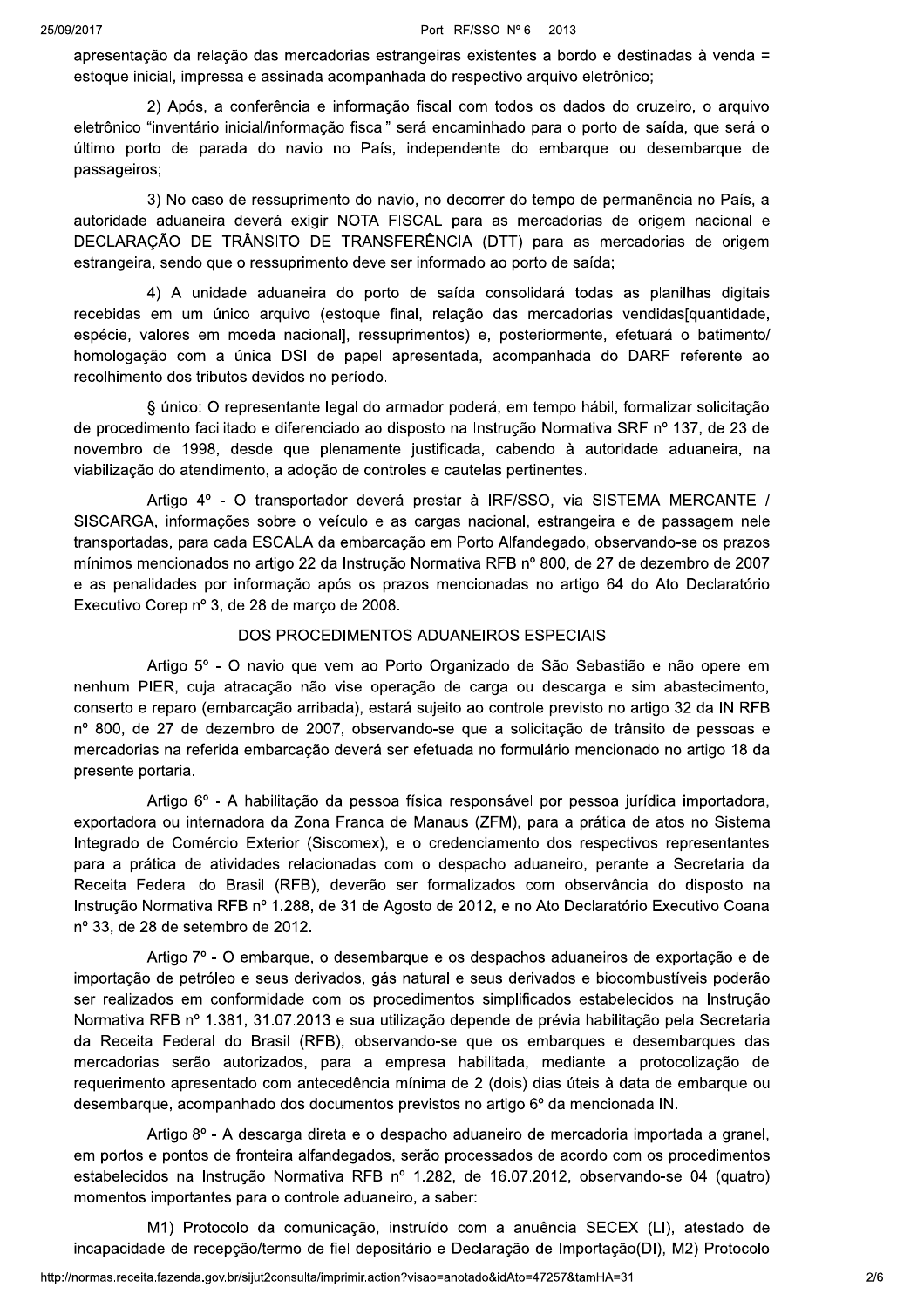do término dos trabalhos de apuração das quantidades a bordo do veículo transportador ou no local de armazenagem;

M3) Quando for o caso, retificação da DI / DARF c com recolhimento da diferença de imposto apurada, no prazo de 20 (vinte) dias do término da descarga da mercadoria;

M4) Protocolo dos documentos originais instrutivos do despacho + retificação, no prazo de 50 (cinqüenta) dias do término da descarga.

Artigo 9º - Para atendimento da operacionalidade reguerida pela área aduaneira, deve-se considerar o disposto no artigo 3º da Instrução Normativa SRF nº 680, de 02.10.2006 com a redação dada pela IN RFN nº 957, de 15/07/2009, in verbis:

"O chefe do setor responsável pelo despacho aduaneiro da unidade da Secretaria da Receita Federal do Brasil (RFB) de jurisdição poderá autorizar o despacho aduaneiro de importação de granéis e de mercadorias classificadas nas posições 8701, 8702, 8703, 8704, 8705 e 8706, da Nomenclatura Comum do Mercosul (NCM), sem a sua prévia descarga, quando forem transportados por via marítima, fluvial ou lacustre e for possível sua identificação e quantificação a bordo da embarcação que as transporte."

§ primeiro: As mercadorias desembaraçadas na forma deste artigo deverão ser totalmente descarregadas em território brasileiro ou na zona econômica exclusiva brasileira, cabendo ao importador comprovar, junto à unidade da RFB de despacho, posteriormente ao desembaraço das mercadorias, o seu efetivo descarregamento.

§ segundo: O importador poderá ter, a seu reguerimento, autorizada pelo responsável pelo despacho, a entrega da mercadoria antes da conclusão da conferência aduaneira, nas 07 (sete) hipóteses previstas no artigo 47 da Instrução Normativa SRF nº 680/06, com a nova redação da Instrução Normativa RFB nº 1.356, de 03.05.2013.

Artigo 10 - A retificação de informações prestadas na declaração de importação, ou a inclusão de outras, no curso do despacho aduaneiro, ainda que por exigência da fiscalização aduaneira, será feita, pelo importador, no Siscomex.

§ primeiro: A retificação da declaração somente será efetivada após a sua aceitação, no Siscomex, pela fiscalização aduaneira, exceto no que se refere aos dados relativos à operação cambial. § segundo: Quando da retificação resultar importação sujeita a licenciamento, o despacho ficará interrompido até a sua obtenção, pelo importador.

§ terceiro: Em qualquer caso, a retificação da declaração não elide a aplicação das penalidades fiscais e sanções administrativas cabíveis.

§ quarto: A retificação da declaração após o desembaraço aduaneiro, qualquer que tenha sido o canal de conferência aduaneira ou o regime tributário pleiteado, será realizada:

I) de ofício, na unidade da RFB onde for apurada, em ato de procedimento fiscal, a incorreção; ou

II) mediante solicitação do importador, formalizada em processo e instruída com provas de suas alegações e, se for o caso, do pagamento dos tributos, direitos comerciais, acréscimos moratórios e multas, inclusive as relativas a infrações administrativas ao controle das importações. devidos, e do atendimento de eventuais controles específicos sobre a mercadoria, de competência de outros órgãos ou agências da administração pública federal.

Artigo 11 - No caso de registro antecipado da DI, o desembaraço aduaneiro será realizado somente depois da complementação ou retificação dos dados da declaração, no Siscomex, e do pagamento de eventual diferença de crédito tributário relativo à declaração, aplicando-se a legislação vigente na data do registro da declaração, em cumprimento ao disposto no art. 73 do Regulamento Aduaneiro, aprovado pelo Decreto nº 6.759, de 2009, nos termos da Instrução Normativa RFB nº 1.356, de 03 de maio de 2013.

Artigo 12 - Após a recepção e antes da averbação o exportador poderá solicitar no sistema somente a retificação dos dados da Declaração de Exportação (DE), que será retificada unicamente com a anuência da RFB no sistema.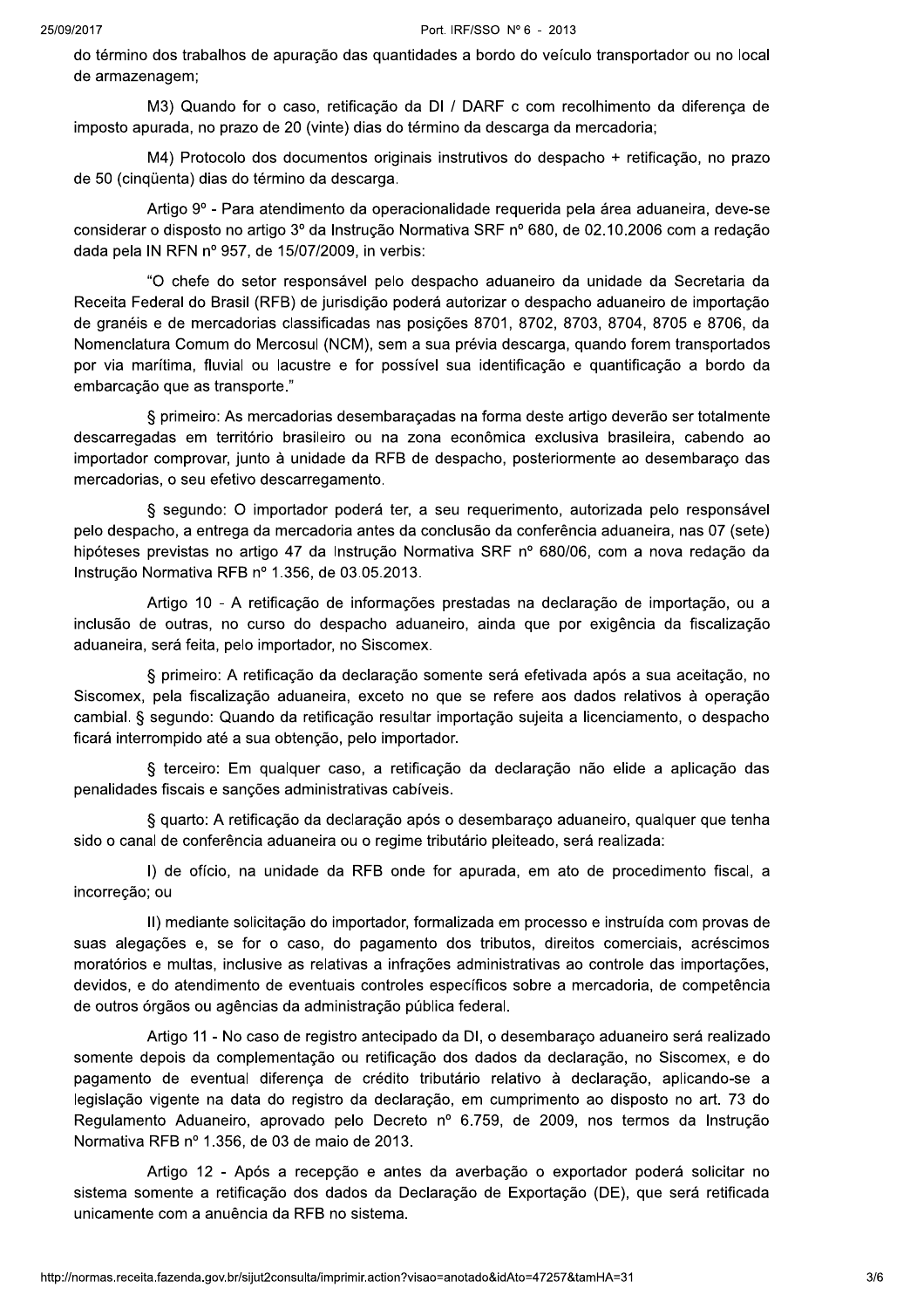§ primeiro: Após a averbação do despacho, poderão ser retificados o RE e os dados de embarque da DE.

§ segundo: No caso de Registros de Exportação - RE criados no Siscomex Exportação WEB (NOVOEX) a solicitação e a análise da retificação deverão ser feitas naquele Sistema.

Artigo 13 - O Registro de Exportação (RE), bem como a Declaração de Exportação (DE), podem ser retificados pelo exportador diretamente no Siscomex antes do registro da recepção documental, observando-se que no caso da quantidade de volumes da Declaração de Exportação, a retificação pelo exportador só é possível anteriormente à informação da presença de carga.

Artigo 14 - O depositário informará, no SISCOMEX TRÂNSITO e em conformidade com a Instrução Normativa SRF nº 248, de 25.11.2002 e alterações posteriores, o ingresso/chegada do veículo transportando mercadoria em trânsito aduaneiro, com tratamento ARMAZENAMENTO NO DESTINO (aparecerão na DTA não só o código da Unidade como também o código do Recinto), imediatamente após sua chegada no Recinto Alfandegado, observando-se que o ticket da balanca será utilizado como elemento comprobatório da data e hora da chegada do veículo.

§ primeiro: O depositário informará no sistema o armazenamento das cargas constantes da declaração de trânsito.

§ segundo: Constatados indícios de violação ou divergência, o plantonista da RFB procederá à verificação física ou, se for o caso, à vistoria aduaneira, informando o resultado no Sistema Trânsito.

§ terceiro: O plantonista do Posto Fiscal da RFB, no Porto de SSO, informará no sistema o ingresso/chegada do veículo transportando mercadoria em trânsito aduaneiro, com tratamento PÁTIO NO DESTINO (na DTA aparecerá somente o código da Unidade).

§ quarto: O plantonista da RFB registrará a integridade do lacre no SISCOMEX TRÂNSITO e no caso de carga com tratamento pátio efetuará também a conclusão do trânsito.

§ quinto: O prazo de permanência de carga em ÁREA PÁ-TIO será de 48 (quarenta e oito) horas, observando-se que excedido esse prazo a carga deverá ser armazenada.

§ sexto: A autoridade aduaneira poderá, a qualquer tempo, exigir da autoridade portuária toda a documentação referente ao armazenamento e/ou embarque da carga objeto de trânsito aduaneiro concluído na unidade 0812051.

## DO CADASTRAMENTO E DO CONTROLE DE ACESSO

Artigo 15 - O ingresso, permanência e movimentação de pessoas e veículos, tanto nos locais/recintos alfandegados ou não, como nas cercanias ou a bordo de embarcações atracadas ou fundeadas, estão sujeitos ao controle do POSTO FISCAL DA RECEITA FEDERAL DO BRASIL, sem prejuízo das atribuições das outras autoridades no porto.

Artigo 16 - O cadastramento único (IRF/SSO X CIA DOCAS) será formalizado através do ANEXO I e deverá conter os sequintes dados:

§ primeiro: PESSOA JURÍDICA: razão social, CNPJ, nº inscrição estadual e municipal, endereço completo, ramo de atividade, nome do responsável.

§ segundo: PESSOA FISICA: nome da pessoa a ser vinculada à empresa, nº do CPF, nº do documento de identidade (RG, RNE, Passaporte), número e data de validade da Carteira Nacional de Habilitação (CNH), no caso de motoristas;

§ terceiro: VEÍCULO TERRESTRE: tipo ou espécie do veículo, marca, modelo, ano de fabricação, cor predominante, placa de licenciamento, número do RENAVAM, número de registro na ANTT, proprietário ou arrendatário do veículo, atividade a ser exercida, que justifique o ingresso do veículo na zona primária, prazo ou período para o qual se refere o pleito);

§ quarto: O ANEXO I mencionado no caput deverá estar devidamente preenchido e acompanhado dos seguintes documentos:

Contrato social, cartão CNPJ, alvará da prefeitura, relação de funcionários vinculados à empresa em papel timbrado, CPF, carteira profissional/contrato de trabalho/procuração/documento comprobatório do vínculo empregatício, atestado médico,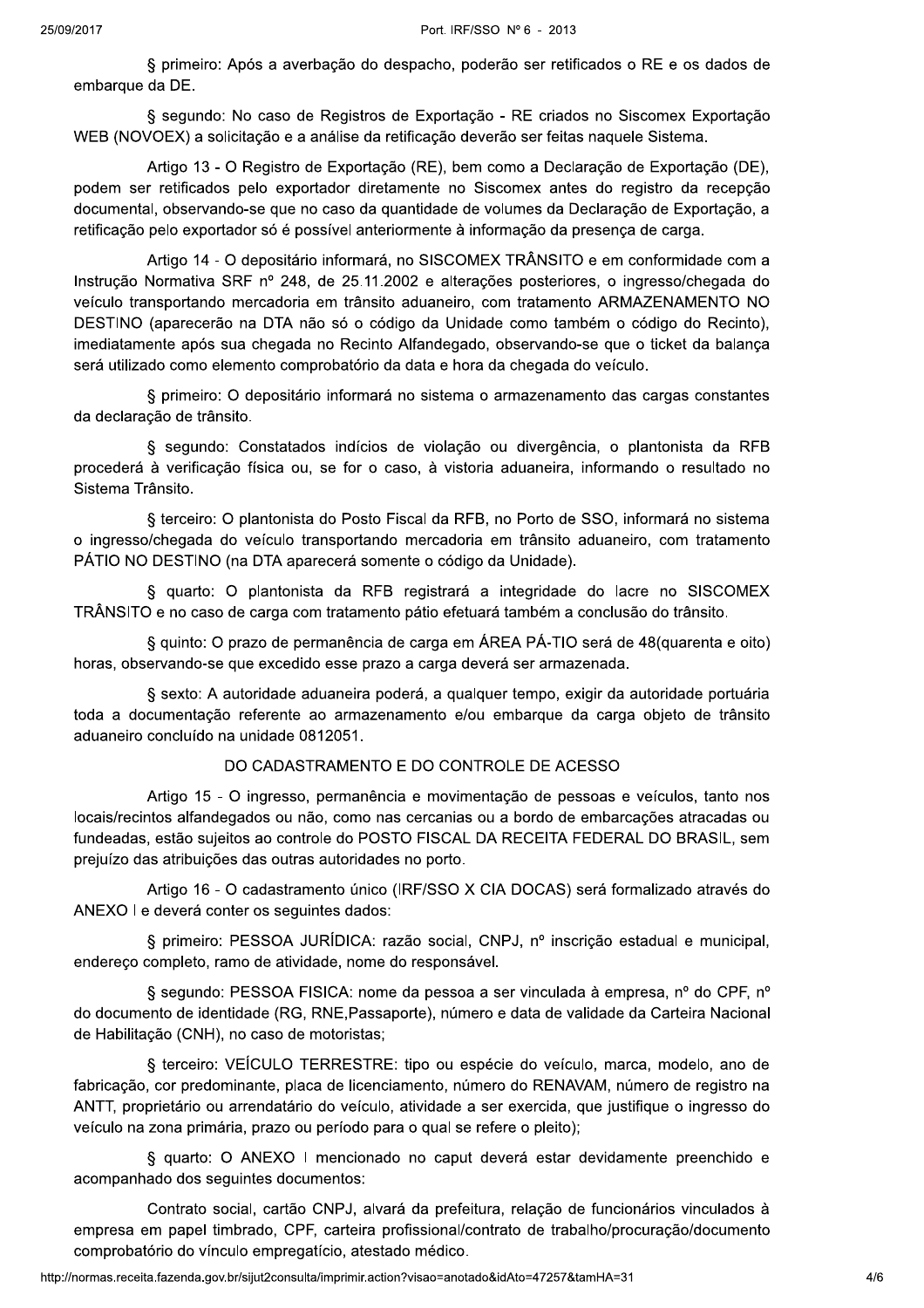Artigo 17 - Para os representantes legais e veículos de PESSOAS JURÍDICAS que exerçam atividades regulares e freqüentes serão emitidos CRACHÁS, com validade predeterminada, devidamente visados pelas autoridades competentes, observando-se que considera-se freqüente, para fins de obrigatoriedade de cadastro da empresa, o acesso com motivação em seu nome, efetuado por qualquer pessoa a ela vinculada, mais de 07(sete) vezes consecutivas ou não em um mês, contadas independentemente do local/recinto em que tenha ocorrido.

§ primeiro: O crachá com tira VERDE permite o acesso a todas as dependências do porto (acesso total), o com tira VERMELHA à área de embarque /desembarque de navios e o com tira AMARELA ao Posto Fiscal da RFB e às áreas de vivência e apoio.

§ segundo: As empresas especializadas em cargas rolantes Roll-on/Roll-off, as cadastradas na TRANSPETRO para transporte terrestre de tripulantes, as oficinas de reparos navais, as empresas de mergulho, as transportadoras de granel e outras semelhantes poderão ter tratamento diferenciado e simplificado à critério da autoridade portuária, sem prejuízo de averiguações por parte da RFB e demais autoridades do porto.

§ terceiro: Quando do desligamento de quaisquer das pessoas físicas ou veículos vinculados a uma determinada empresa, esta deverá reter seu crachá autorizado e providenciar sua devolução à emissora, sob pena de responder pelo seu uso indevido.

Artigo 18 - A solicitação de trânsito (acesso, embarque, desembarque) de pessoas (tripulante, passageiro, prestador de serviço, etc...) ou mercadorias (bagagem, ferramentas, equipamentos, rancho, etc...) ou veículos será formulada de forma eletrônica, por meio da INTERNET, através do FORMULÁRIO PADRONIZADO - ANEXO II, que deverá ser transmitido em PDF, via e-mail corporativo = (plantao.sp.irfsso@receita.fazenda.gov.br), para os plantonistas do POSTO FISCAL RFB DA INSPETORIA DA RECEITA FEDERAL NO PORTO ORGANIZADO DE SÃO SEBASTIÃO que, após apreciação, repassarão para a GUARDA PORTUÁRIA DA PORTARIA PRINCIPAL DO PORTO ou para a VIGILÂNCIA DA PORTARIA DO TERMINAL DA PETROBRÁS (PV3), inclusive ao solicitante, observando-se que a autorização da solicitação dar-se-á automaticamente com o repasse do e-mail pelo plantonista do POSTO FISCAL que, conforme o caso, deverá indicar as solicitações selecionadas para inspeção física.

Artigo 19 - A autorização para o embarque dos produtos indicados no § único do artigo 52 da Instrução Normativa SRF nº 28, de 27.04.1994 (granéis, inclusive petróleo bruto e seus derivados, produtos perecíveis, etc...) será concedida pelo plantonista do POSTO FISCAL DA RFB. à vista de pedido do interessado e de Termo de Responsabilidade, para formulação da declaração para despacho aduaneiro "a posteriori" que obedecerá o MODELO ANEXO à referida IN, observando-se que no caso de embarque de combustíveis e lubrificantes, alimentos e outros produtos, para uso e consumo de bordo em embarcação de bandeira estrangeira ou brasileira, em tráfego internacional, não há necessidade de autorização por parte da RFB, ou seja, embora o registro da declaração de exportação possa também ser efetuado após o embarque da mercadoria. o formulário de solicitação com termo de responsabilidade não necessita ser preenchido e sim o previsto no art. 18.

Artigo 20 - Para a saída de mercadoria objeto de Declaração de Importação (DI), devidamente desembaraçada pela ADUANA, o transportador deverá apresentar a ORDEM DE CARREGAMENTO devidamente numerada, e quando da chegada do veículo para carregamento a GUARDA PORTUÁRIA/CIA DOCAS preencherá a planilha CONTROLE DIÁRIO DE VEÍCULOS PARA CARGA, que ficará à disposição da fiscalização aduaneira do RFB para qualquer tipo de averiguação.

Artigo 21 - Sem prejuízo das atribuições das outras autoridades no Porto, a IRF/SSO deverá exercer fiscalização rígida sobre as embarcações que prestam servico para navios sujeitos a controle aduaneiro, observando-se a necessidade de verificação permanente se há embarcações fora de tráfego (conforme vistoria pela Delegacia da Capitania de Portos) assim como se há embarcações classificadas para navegação interior em mar aberto, devendo tais irregularidades ser comunicadas imediatamente ao Delegado da Capitania dos Portos em São Sebastião.

§ único: Quando a motivação de acesso for a prestação de serviço ou o fornecimento de bordo a navio sujeito a controle aduaneiro, faz-se necessária a solicitação do comandante e do representante legal do armador.